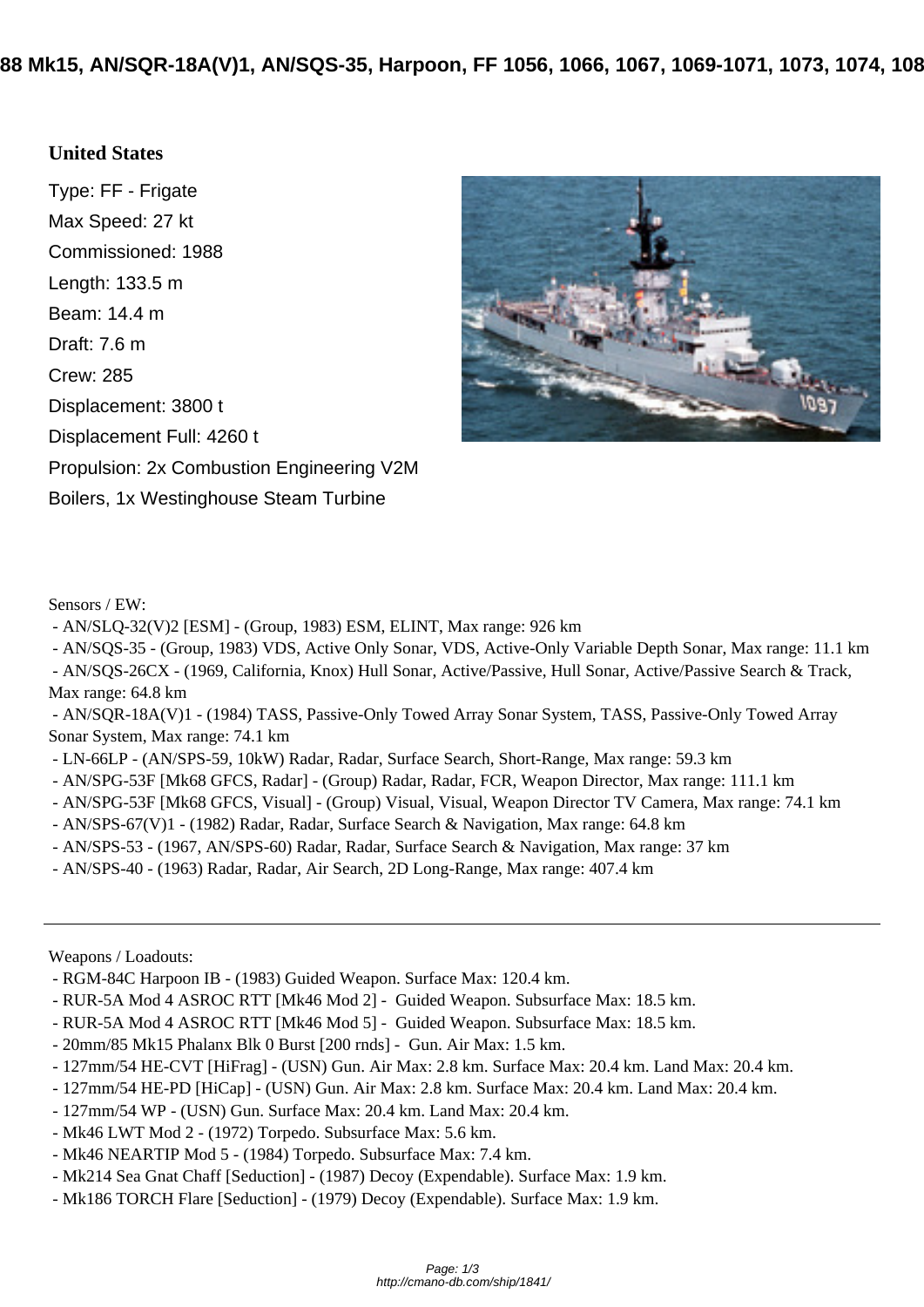OVERVIEW: Knox-class frigates were United States Navy warships, originally laid down as ocean escorts (formerly called destroyer escorts), but were all re-designated as frigates on 30 June 1975 in the USN 1975 ship reclassification and their hull designation changed from DE to FF.

DETAILS: These ships were designed primarily as antisubmarine warfare (ASW) platforms. They each had AN/SQS-26 hull-mounted sonar manufactured by General Electric and capable of active echo ranging in the 3.2 kHz range. The active modes of operation included omni-directional, phased directional, bottom bounce, and convergence zone. The battle displays included A and B scans. There was also a "Unit 31" chart readout display capable of long-distance passive detection, often well beyond the ranges capable of the surface search radar. The frigates were also equipped with an AN/AQS-35V Independent Variable Depth Sonar (IVDS) manufactured by EDO Corporation of College Point, NY, operating actively in the 13 kHz range with dual Planned Position Indicator (PPI) battle displays. The IVDS' sonar transducers were packaged within a 2 ton fiberglass-enclosed "fish" containing the sonar array and a gyro-compass/sensor package launched by the massive 13V Hoist from a stern compartment, located just beneath the main deck, to depths of up to 600 feet (180 m). The IVDS could take advantage of water layer temperature conditions in close-range (less than 20,000 yards (18,290 m) submarine detection, tracking and fire-control.

At 4,200 metric tons (4,130 tons), with a length of 438 feet (133.5 m) and a beam of 47 feet (14.3 m), they are driven by a single screw geared turbine developing 35,000 shaft horsepower (26 MW), giving them a speed of 27 knots (50 km/h). The steam plant for these ships consists of two Combustion Engineering or Babcock & Wilcox "D" type boilers, each equipped with a high-pressure (supercharger) forced draught air supply system, allowing a plant working pressure of 1,200 psi and 1000 degrees superheat.

## TYPE: Frigate (FF).

SPECIFICATIONS: Displacement: 4,260 tons (full load) || Length: 438 ft (134 m) || Beam: 46 ft 9 in (14.25 m) || Draft: 24 ft 9 in (7.54 m) || Propulsion: (1) shaft, (1) Westinghouse steam turbine, (2) V2M boilers. total 35,000 shp (maximum) || Complement: 17 officers, 240 enlisted.

PERFORMANCE: Speed: 27+ knots (50 km/h).

SENSORS: AN/SPS-10 Surface Search Radar || AN/SPS-40 Air Search Radar || AN/SPS-67 Surface Search Radar || AN/SQS-26 Sonar || AN/SQR-18 Towed array sonar system || AN/SPG-53 Mk68 Gun Fire Control System || AN/WLR-1C - AN/ULQ-6C and AN/SLA-15 (Comprising AN/SLQ-26 System) || AN/SLQ-32 Electronics Warfare System and Mark 36 SRBOC.

ARMAMENT: They were equipped with one 5 in (127 mm) 54 caliber Mark 42 gun forward, an ASROC abaft the gun and forward of the bridge. Since they were single purpose platforms their surface defense capability was nominal; however they did mount Harpoon missiles and Mk-44/46 torpedoes. The aft weapons point was originally outfitted with Mk 25 basic point defense missile systems (BPDMS) for launching Sea Sparrow missiles. These were eventually refitted with a 20 millimetre Phalanx CIWS. They were equipped with a helicopter hangar aft.

AIRCRAFT: (1) SH-2 Seasprite (LAMPS I) helicopter.

SHIPS BUILT: Knox (FF-1052), Roark (FF-1053), Gray (FF-1054), Hepburn (FF-1055), Connole (FF-1056), Rathburne (FF-1057), Meyerkord (FF-1058), W. S. Sims (FF-1059), Lang (FF-1060), Patterson (FF-1061), Whipple